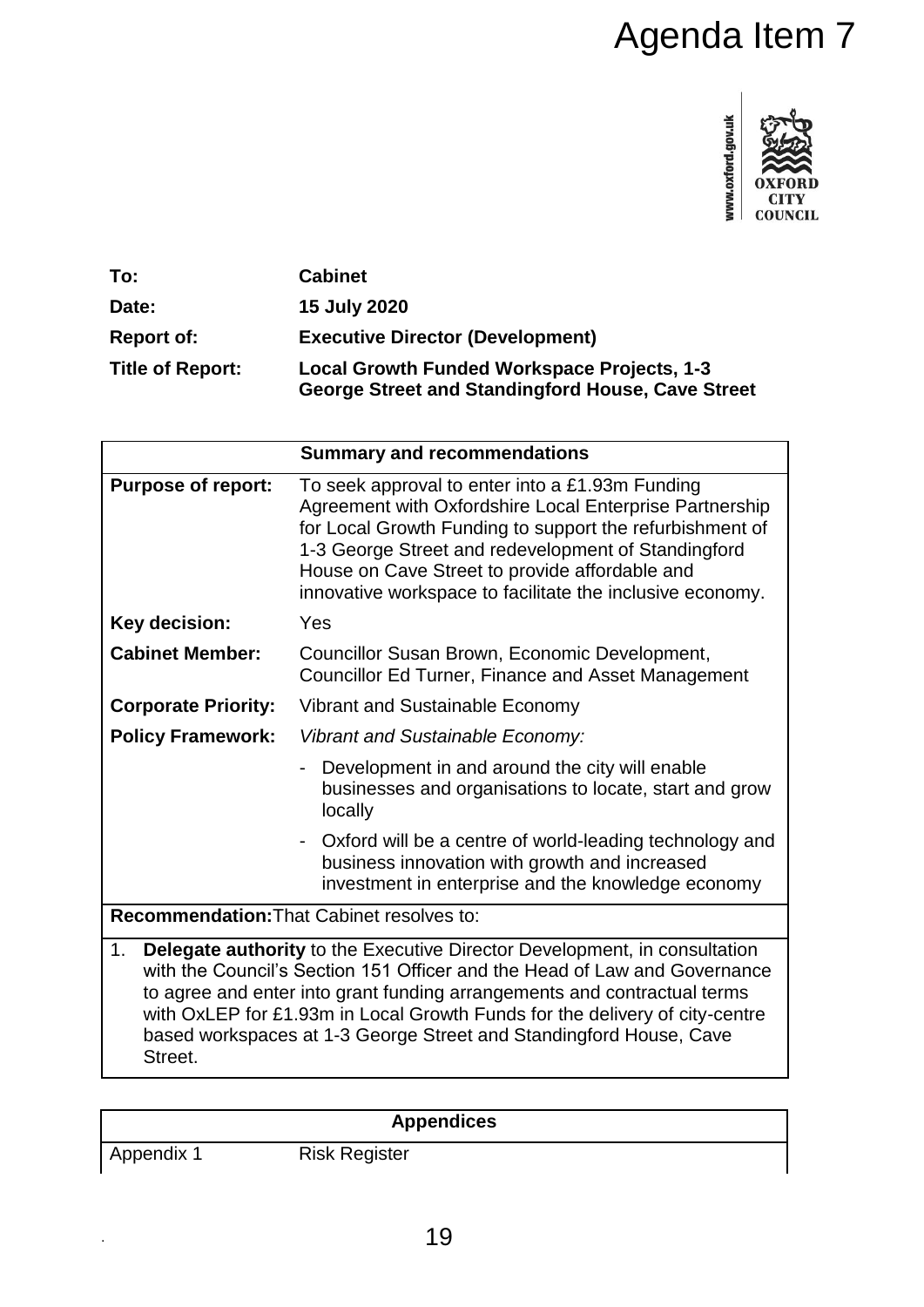#### **Introduction and background**

- 1. The delivery of workspace in the city-centre is one of the main areas of intervention identified in the emerging Oxford City Council Economic Development Strategy. Oxford City Council is already committed to increasing the supply of good quality commercial workspace in its Corporate Plan. The evidence base from the City Council's Draft Economic Development Strategy has further demonstrated a need to provide workspace that local people and businesses can access. It recognises that more, improved and innovative space needs to be made available if the city wants to be both competitive and meet its inclusive economy corporate objectives.
- 2. The county-wide Local Industrial Strategy positions Oxfordshire as one of the top-three global innovation ecosystems, providing an ambitious, long-term vision for economic growth between now and 2040, backed by business. Key to that is a successful city centre in Oxford that supports creative, social enterprise and technology sectors and provides an environment for people and businesses to thrive.
- 3. For this reason, the City Council has been successful in attracting £1.93m of Local Growth Funding (LGF) to deliver new workspaces from OxLEP, subject to contract.
- 4. OxLEP is keen to explore the potential for a creative workspace hub and a range of different workspace typologies, including co-working, studio, workshops etc. The funding will therefore be used to enable aspects of the inclusive economy agenda, by bringing forward affordable and accessible space through increased availability and by removing barriers for certain entrepreneurs in less well funded sectors (creative, digital, social enterprise).
- 5. The COVID-19 crisis has created significant uncertainty in the property market and so the feasibility stage of the two workspace projects will need to explore how best to position these schemes within that context. There is an imperative to move forward with both schemes given their condition and also the need to utilise OxLEP funding to deliver accessible workspace as part of the city's economic recovery agenda.

# **The projects**

- 6. The Council has identified two sites in the City Centre for new and/or improved office space.
- 7. The initial development is for a refurbished property of approximately 473.5sqm (5,097 sq.ft) nett lettable, at 1-3 George Street in Oxford City Centre to be available from March 2021. A larger redevelopment site, Standingford House on Cave Street, offers a further opportunity for a potential 900.0sqm (9,700 sq.ft) Gross Internal Floor Area. Both schemes will be income generating as well as meeting socio-economic aims.
- 8. This report seeks approval to enter into the Funding Agreement with OxLEP for grant for both projects, subject to detailed feasibility and design work to follow, which will be subject of a future Cabinet Report. Consultation with existing tenants will take place as part of the feasibility and design.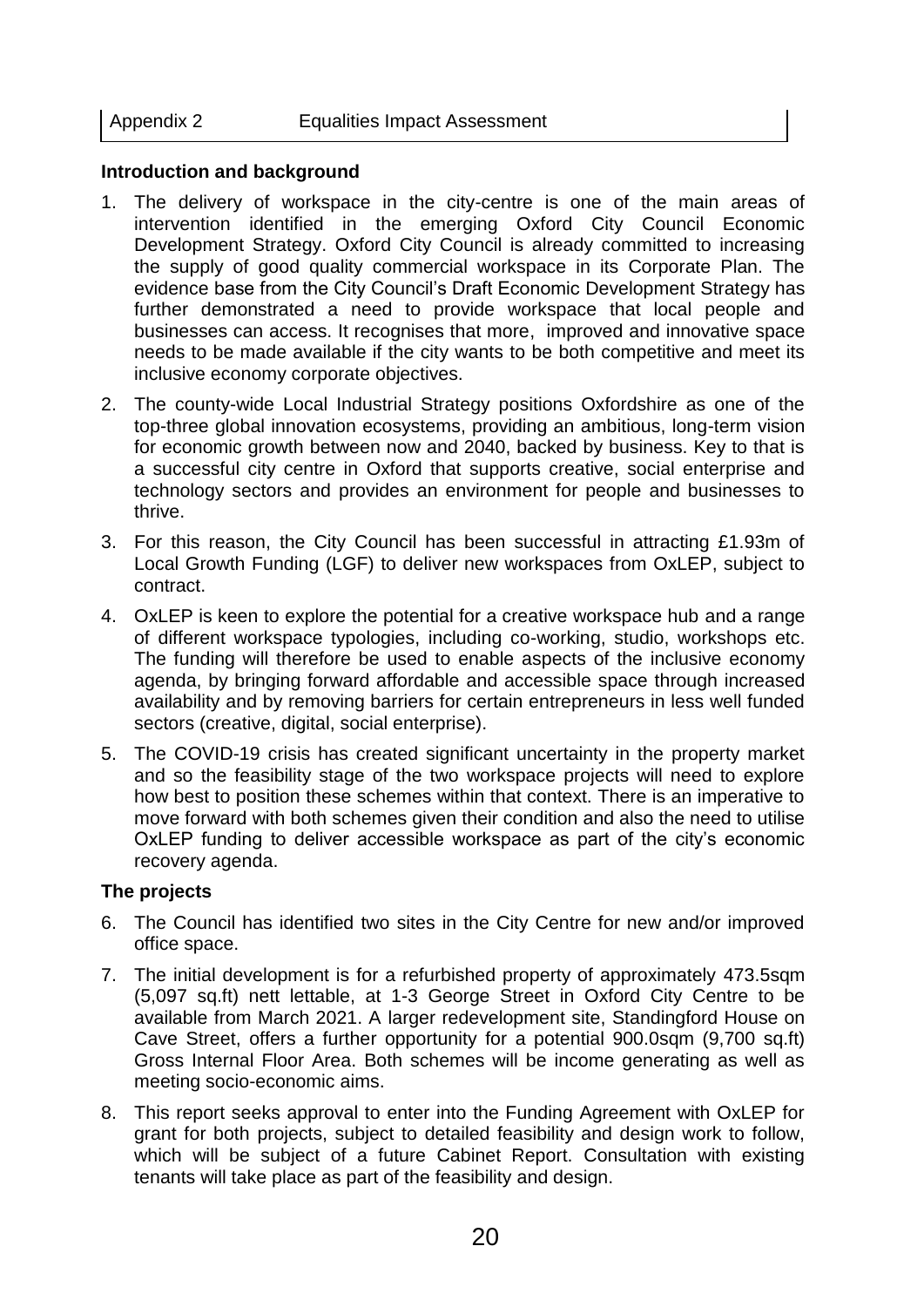- 9. 1-3 George Street comprises a vacant mixed use building in a prime city-centre location. However, the building's condition has deteriorated internally and in its current condition does not meet minimum regulatory standards. It now requires significant works to substantially refurbish the building to provide a rental income to the council. It was reported to the then City Executive Board (CEB) in 2016 that the accommodation is dated and likely to prove difficult to let resulting in an erratic and diminishing rent roll. Plans were subsequently drawn up to demolish and redevelop the whole site in order to provide a modern, fit for purpose, office building together with a new retail unit for the existing retail occupier. The plans were stopped when the feasibility work demonstrated they were uneconomic to pursue. A further exercise was undertaken to explore whether a meanwhile use could utilise the space while detailed plans were drawn up for its long-term use. This exercise demonstrated the costs to make the building usable were too high for such a short-term use; however, it did demonstrate the potential for innovative use of the space to support commercial workspace activity.
- 10. The development site on Cave Street comprises the Standingford House Enterprise Centre and the adjacent vacant site. Standingford House is currently fully let providing 19 office and studio units; however, recent changes in national legislation will prohibit new leases for the property as the building does not comply with the required Minimum Energy Efficiency Standards (MEES) for commercial properties. There is therefore the threat of a diminishing rental income and the risk of rising vacant property costs over the medium term financial plan period. Feasibility work is being commissioned to undertake an options appraisal for the site. The Council will engage with existing tenants throughout this process.
- 11. Initial viability work has been undertaken on both sites, which has demonstrated a funding gap and the need for external subsidy to deliver workspace. A Business Case Form was prepared by the Council and submitted to OxLEP and approved by them as part of the funding application. A standalone Business Case will be prepared for each project as part of the detailed feasibility work for each site which will be subject of future Cabinet Reports and a budget allocation to take forward delivery.
- 12. The OxLEP grant will allow the funding gap to be bridged on both projects and allows an opportunity to grant fund all of the early stages of spend in 2020-21.
- 13. The OxLEP funding proposal identifies key objectives to be met by the projects including; promoting economic growth in Oxford by providing much needed premises for new and small businesses to operate from within the City centre, working with partners to support start-ups and to provide space for small businesses in key sectors important to Oxford's economy including: the creative sectors, social enterprises and wider knowledge based businesses.
- 14. This will enable aspects of the inclusive economy agenda, by bringing forward affordable space and removing barriers for certain entrepreneurs in less well funded sectors (creative, digital, social enterprise). As part of the feasibility work for each scheme officers will look at options that include contracting with workspace operators to let and operate the development to maximise outcomes.

# **Financial implications**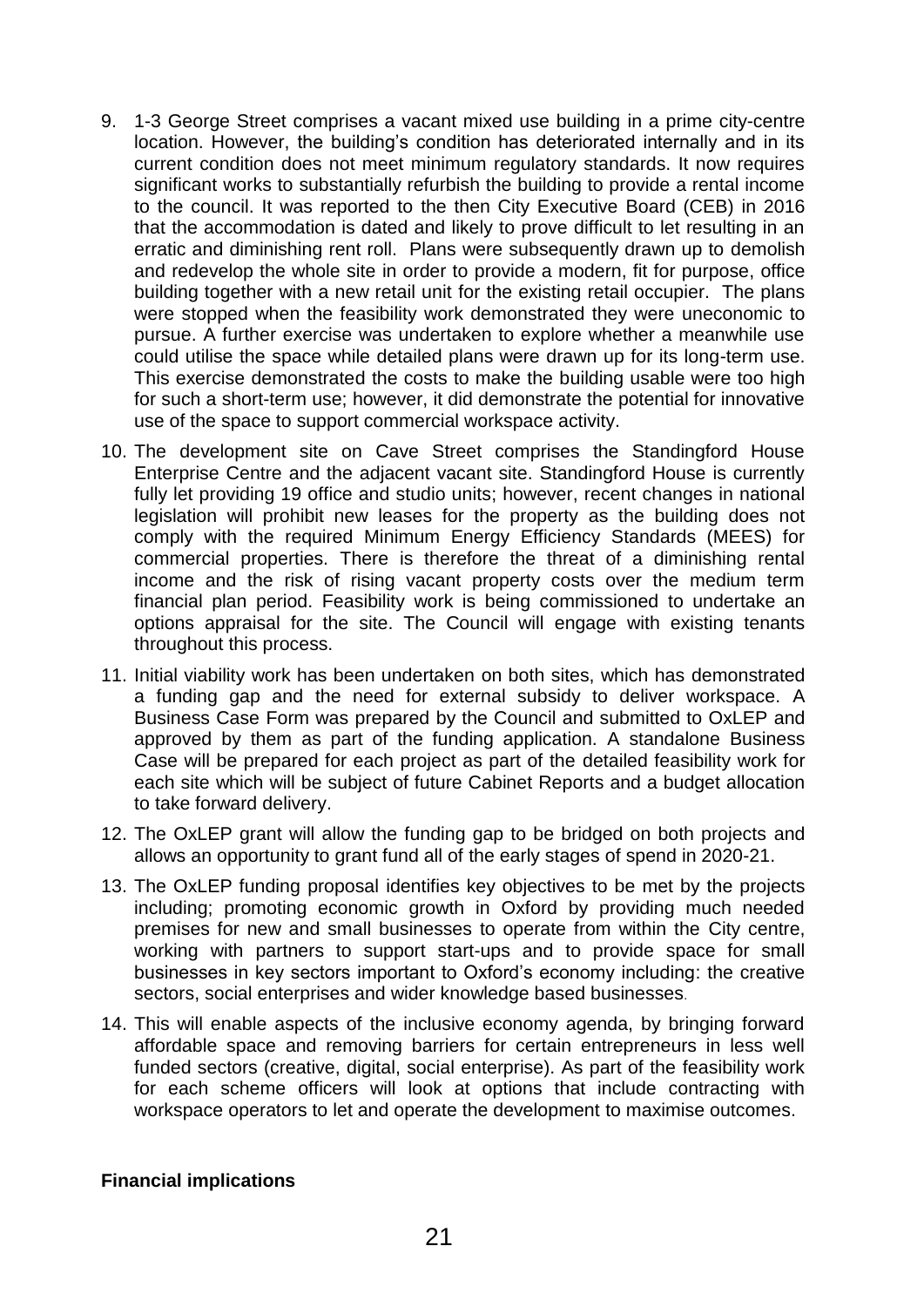- 15. It is expected that the Council will need to invest capital funds in both schemes alongside the £1.93million funding from OxLEP grant for which provision has yet to be made in the Council's capital programme. This investment will be subject to viable Business Cases being put forward for each project These Business Cases, and funding requests will be subject to further Cabinet reports and in relation to Council funding, a Council decision.
- 16. The feasibility costs for these projects are being met from the Council's capital feasibility fund, but will be recouped from the OxLEP grant if the Business Cases are approved. The estimated projected total cost across both projects is £6.18m. Consequently, alongside the £1.93m grant, the city council will likely invest an estimated £4.25m subject to further feasibility, design and business case approval. It is expected that £750K will first be spent on the George St refurbishment, to be completed in spring 2021. Potentially £5.43m will be spent at Cave St, projected for completion in autumn 2023, subject to feasibility.
- 17. Both projects will aim to achieve an enhanced asset and long-term income levels preferable to purely commercial options. This is likely to be the case due to the level of subsidy. The forthcoming business cases will test this further. Each business case will include a full capital investment appraisal that assesses the available options.
- 18. The drawdown of the OxLEP LGF funding will require early expenditure across the two projects 1-3 George Street and Standingford House, Cave Street. Should the Business Cases be acceptable, the detailed design and feasibility work for both the George Street refurbishment and Standingford House will be met from the financial year 2020/21 year one grant estimated to be £900K. £250k has already been identified from the Council's feasibility capital budget earlier in this financial year and this can be claimed back using the grant.
- 19. An initial State Aid assessment has been undertaken and this has indicated that both schemes can be subsidised through the grant, in order to cover the funding gap. This will be confirmed as part of the Business Case for each project and subsequent Cabinet reports.
- 20. It is important to note that the funding is time limited. Around £900k of grant will be spent up front in 2020-21, with the remainder in 202122 subject to Cabinet and agreeing the business cases and recommending the use of required capital funds for approval by Council. Oxford City Council's match funding contribution will need to be spent in 2021-22 and 2022-23. This will be confirmed through the next phase of feasibility.

# **Legal issues**

- 21. The Council has commissioned Browne Jacobson LLP to provide an independent state aid assessment which is required as a pre-condition of the funding agreement with OxLEP.
- 22. Browne Jacobson LLP has advised:
	- a. The Council is acting as an undertaking for these purposes and the State Aid tests are passed.
	- b. The Council should be able to benefit from Article 56 of General Block Exemption Regulation (GBER) to enable the funding gap to be filled, provided that the calculation is made by the Council to demonstrate that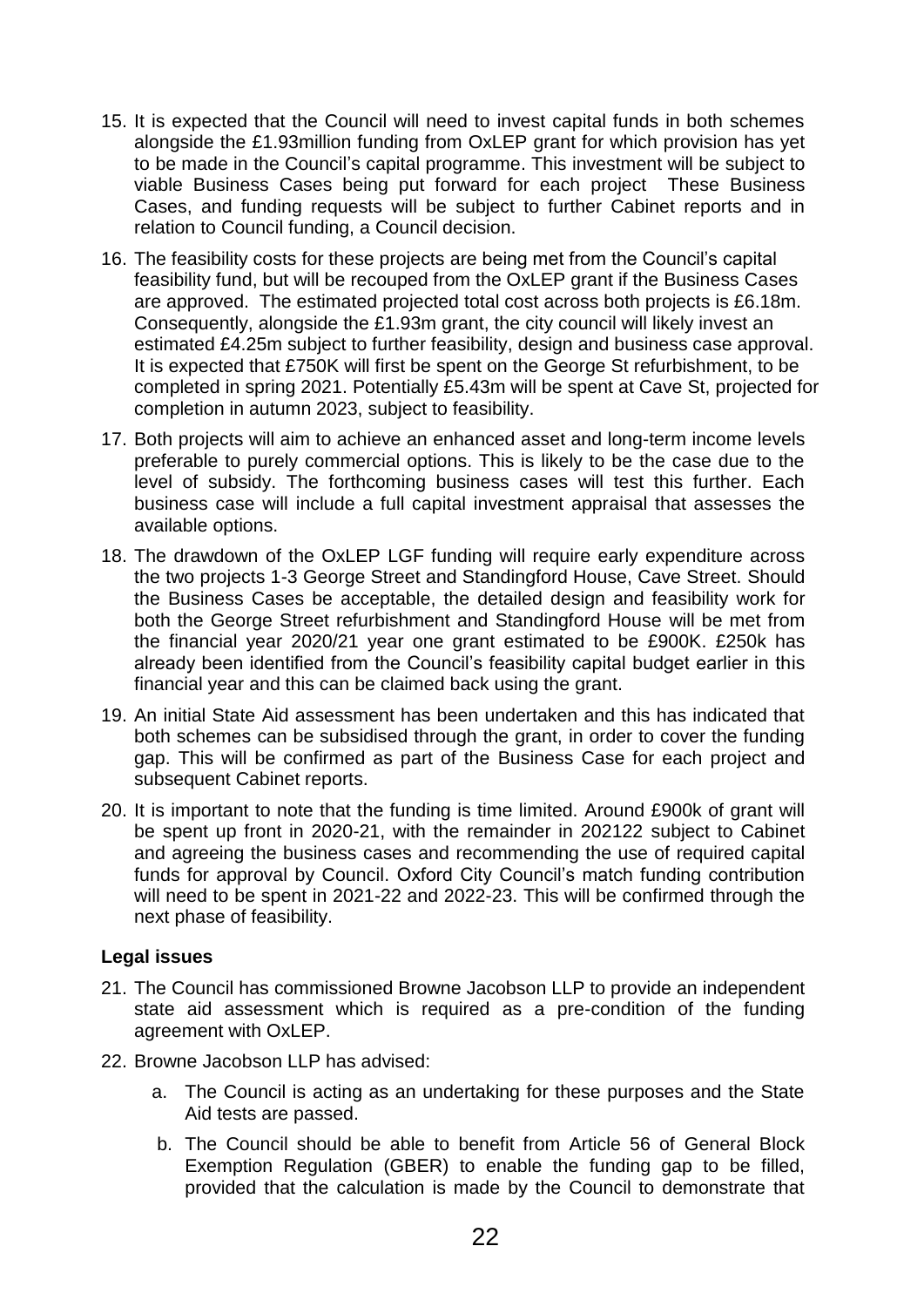the grant funding from OxLEP will not be greater than the difference between the eligible costs incurred by the Council in developing the hubs and the operating profit made by the Council from it over the relevant lifetime of the hubs calculated in accordance with the appropriate accountancy led depreciation period.

- c. The aid provided under GBER must have an incentive effect (i.e. there has been a written application before the project has started and the Council must be able to show a material increase in scope, amount spent or speed of completion of the project as a result of the funding).
- d. An OJEU compliant tender process (whether directly procured by the Council or let under a compliant framework) will be required for delivery of the project.
- 23. A development appraisal is carried out using the current value of the building plus spend, less completed value, to establish whether there is a surplus or shortfall.

# **Level of risk**

- 24. Refer to the attached Risk Register Appendix 1
- 25. Oxford City Council is required to enter into contractual Funding Agreements with Oxfordshire Local Enterprise Partnership for Local Growth Funding by the end of June or funding will be withdrawn.
- 26. State Aid advice has been agreed.
- 27. Under the terms of the OxLEP Local Growth Funding agreement works must be completed by end March 2021. An outline programme has been prepared for each project showing that both projects are deliverable in this timeframe. The initial feasibility work at 1-3 George Street is already progressing and on programme and consultant appointments for Standingford House, Cave Street are now underway.
- 28. If the business cases are rejected, we will not be able to utilise the grant. Only the feasibility budget, already identified, would be committed ahead of this point to minimise the council's exposure to financial risk.

# **Equalities impact**

29. Refer to the Equalities Impact Assessment Appendix 2.

#### **Conclusion**

30. The OxLEP Local Growth Funding will enable the Council to bring forward affordable workspace to support the inclusive economy agenda, removing barriers for certain entrepreneurs in less well funded sectors (creative, digital, social enterprise). Due to the OxLEP Local Growth Funding subsidy, this would allow a preferable financial and social outcome to a purely commercial option and form a key part of the City Council's economic recovery programme.